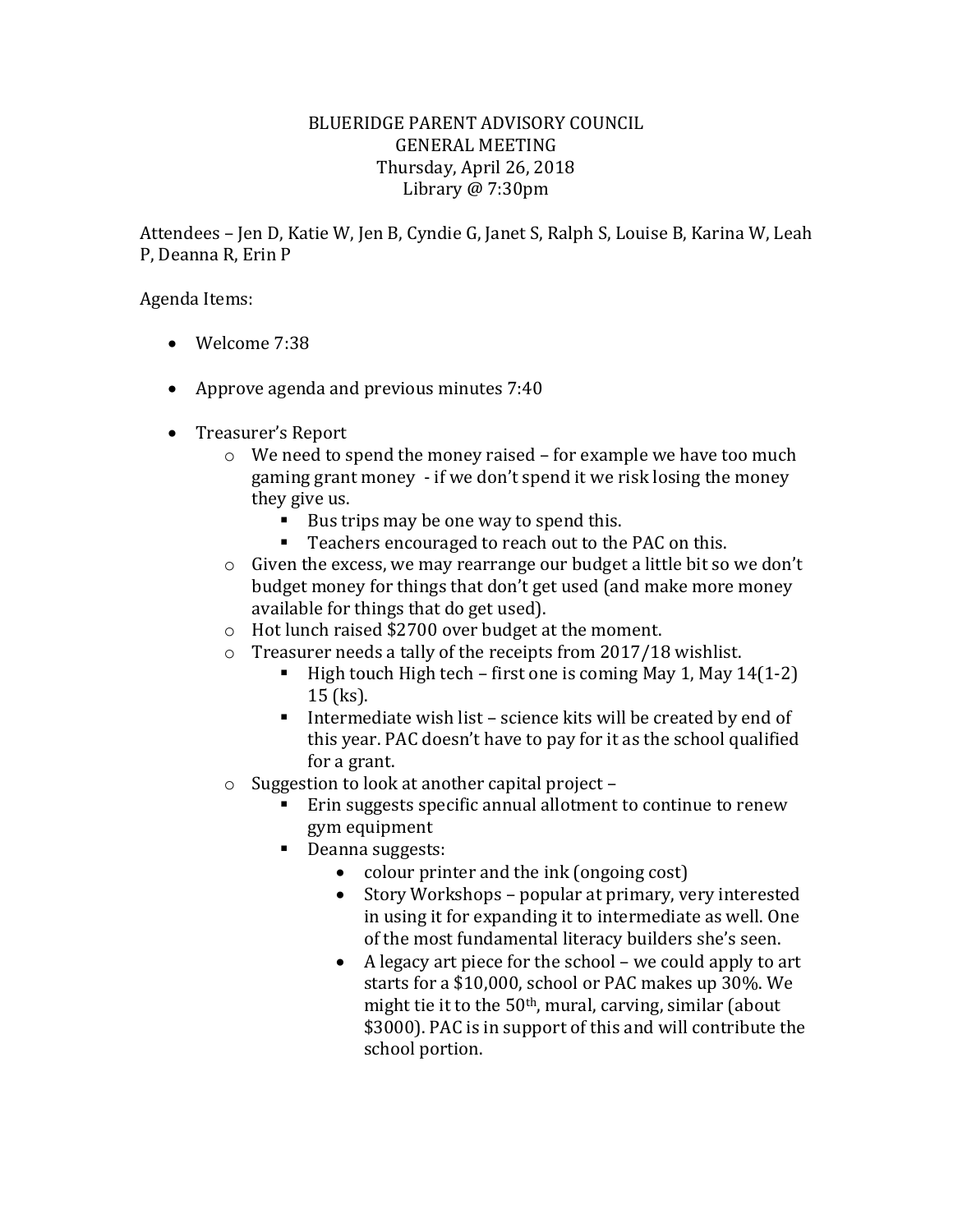- o Suggestion to add the wish list to the website so that we can get information to parents about what the fundraising is, Erin will share photos of equipment (gym supplies).
- o Request that teachers get receipts to treasurer by end of May.
- o We need to revisit line items on the budget.
- o Request to have class/division wishlists and primary+intermediate group wishlists by May 18 from the teachers. Budget would be approved end of September so that teachers would be able to order/spend immediately.
- Update on fundraising
	- o Hot Lunch struggling for volunteers. PAC reps need support/replacement. Money coming in is pretty typical for the year. Curious if parents enjoyed it or want to see any changes. A survey will go out towards the end of the year on this and other subjects to gauge parent sentiment. Will continue to use the same hotlunches.net service. Great functionality. Also very useful for managing parent consent forms.
		- Karina went to a fair, a couple of interesting vendors but not a lot of new options.
		- Recycling of food containers kids are generally bringing them home as directed, but janitor is noting that garbage still piles up – pizza boxes tend to be thrown out in high volume still.
	- o Parent Social sold 80+ tickets, made \$4100, lots of last minute at the door, raffle tickets \$950, adult tombola wall \$540, next year moving it back to a Friday, very easy to deal with the folks at the Maplewood. Seemed like a good option and will do that again. Could spread out the events over the evening.
	- o Card Project
		- May 4 delivery. Made \$786.20.
		- Great art.
		- 85 families participated.
	- o Spring Bulbs
		- Made \$448, off only 9 families. Next year will time it better to get better uptake. Stay tuned on how the actual delivery, planting and growing goes!
	- o Fun Day
		- Wed June 20. Committee of teachers led by Ms Jefferson and Ms Madill working hard on planning. Have told them they have tonnes of parent support. Grade 4 will do concession, grade 6 doing lunch fundraiser for their grade 7 trip.
		- Afternoon theatre sports event at 1pm will be paid for by the PAC \$900-ish. School out by 2pm as usual.
		- PAC will pay for freezies for everyone.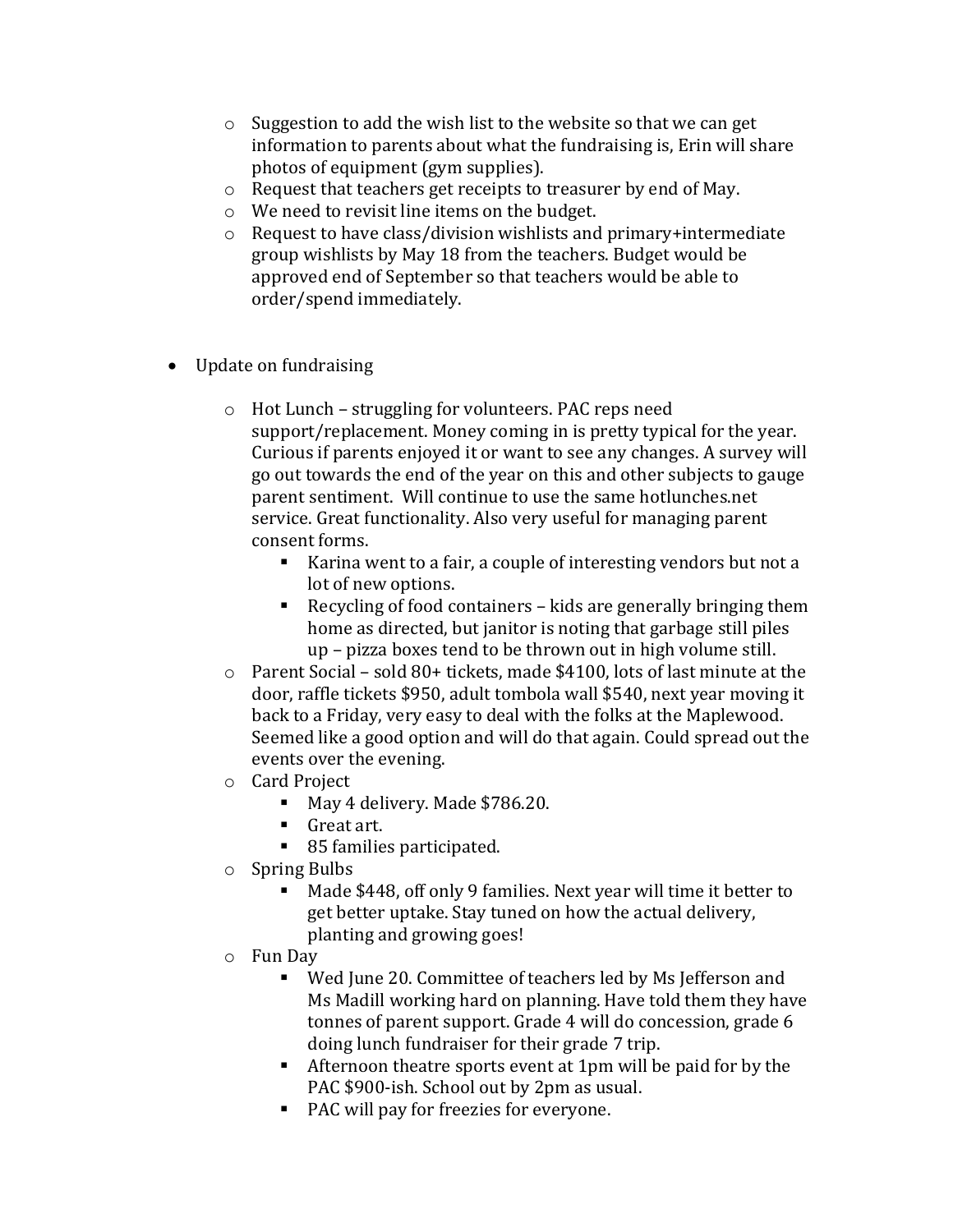- Current business
	- o EcoKids
		- Cleanup on Wed, got a lot of garbage from field and playground. Also a group of primary students forming a cleanup group, Karina bought some extra tongs.
		- Planting with kindies Fri.
		- Beds breaking down, rhododendron is overgrown with blackberry etc. Deanna to put in an order with school board to see if they will repair them. If that isn't a route to fund it, PAC might be able to fund it. Karina will put together a wishlist for future needs for the gardens for the school.
	- o Family of Schools meeting report (attended by Jaimie M)
		- Dorothy Lynas—

LEGO Robotic after school program starting; lots of student interest Bingo Night—(March) Movie night— Paddington Bear

Seymour Heights— Primary Movie Night— \$200 profit, The Muppets Intermediate Movie Night — The Princess Bride (was scheduled for following week)

Lynnmour— Still discussing "Snack Shack", currently reviewing food options, but consensus is to stay open despite one parent's complaints.

Windsor—- Gala Profit \$15,757 One of the teachers is proposing using money for 15 laptops, because currently the laptop cart cannot be moved around school due to staircases. School is not accessible in all areas.

However, it has been proposed to make Windsor first school to be BYOD (bring your own device) it would be mandatory for all grade 8's to bring their own laptop.

Parents concerns; Laptops have 4 year life (so gr 12 needs to be replaced) Parents suggested leaving grade 8 as a transitional year, and make grade 9 (BYOD) In which case laptop 4 year life span would carry out until end of grade 12, and post secondary could be new laptop.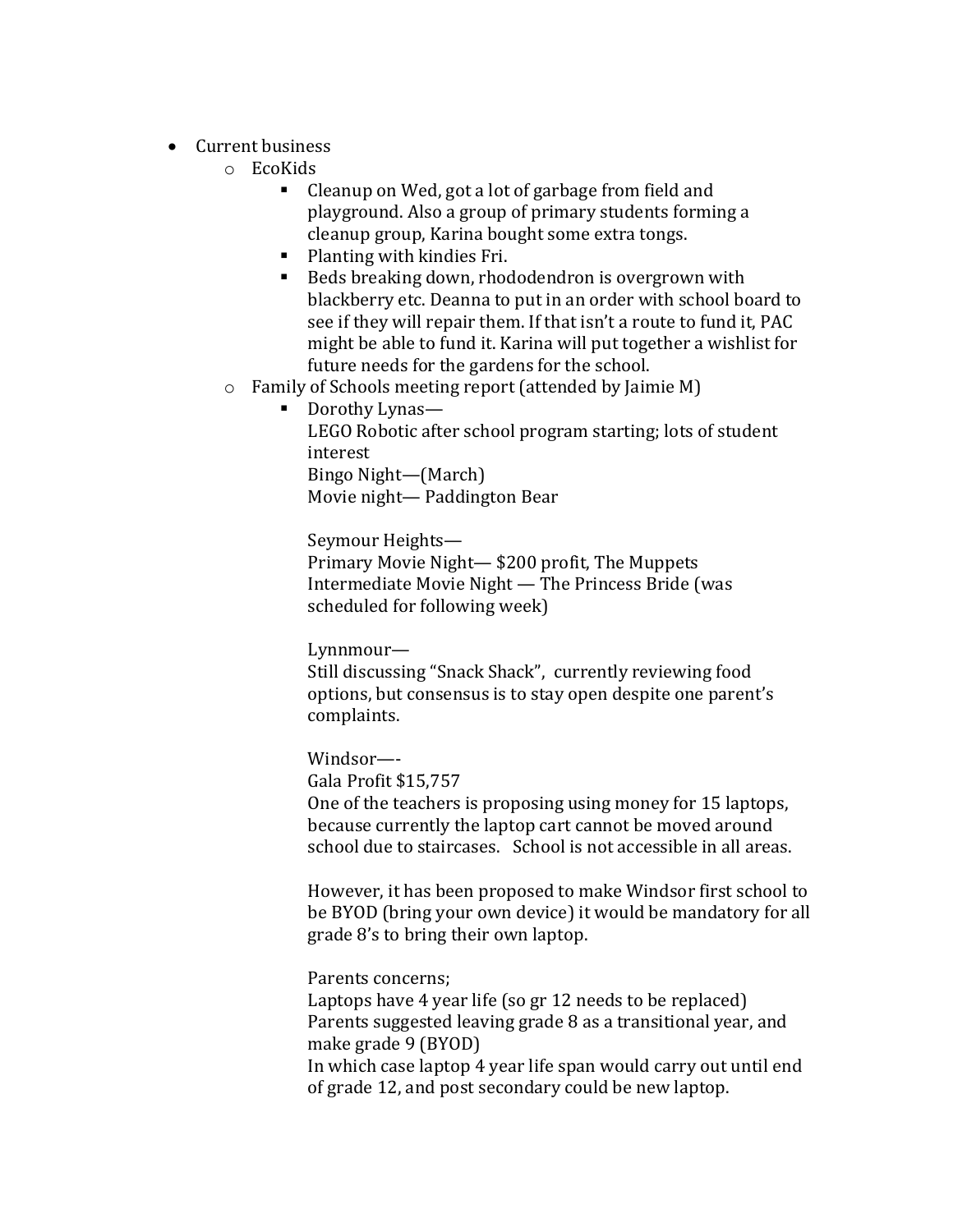Windsor PAC is looking towards feeder schools for feedback, as it will be implemented for our children. Jen will ask Jaimie to get Windsor to formalize the request and provide a channel for feedback.

- o District PAC report
	- VCH healthy lifestyle, there's an initiative at the district re: community gardens in every school, and will want to connect with schools that already have them.
	- MyEdBC survey overwhelmingly negative (eg. changing password every time)
	- $May 30 AGM = $17,000+ rolling over from programs$ (Screenagers, etc). Partly due to fact that individual schools can't request programs, they need to be requested as a family of schools.
	- **Two speakers** 
		- Dana Warburten child with mental health issues, the parent who founded The Foundry – nurse practitioner on-site, free counselling etc, on demand for children.
		- Another mental health specialist
- o Grade 3s Big House or Grouse status
	- Not going to Big House, going to Grouse May 30. Parents with questions can ask teachers.
	- 2018/19:
		- Grade 3 will go to Big House 1 day program for next year.
		- Grade 4 outdoor school, grade 6 outdoor school
- o In school daycare status they were renewed for this year.
- $\circ$  Kindergarten orientation June 4 + 11, BPAC will have a presence at the meetings. Jen will invite parents to share email addresses and get together in advance of the meetings. Also encourage volunteers.
- $\circ$  Ice Cream Social May 31 6-7:30 night we will be have our last PAC meeting of the year and elect next years reps
- $\circ$  Staff Appreciation lunch May 25 Grade 3s are excited to put this on.
- $\circ$  Wish List request forms will go out to teachers in next few days. Will have some teacher reps, admin, PAC to look at wishlist and build budget based on that.
- o BPAC Committees will set up some more committees next year:
	- Emergency preparedness committee Georgina O will be involved
	- Fundraising committee
	- Volunteer committee suggestion to rethink our volunteer recruitment/grade allocation of responsibilities. Perhaps